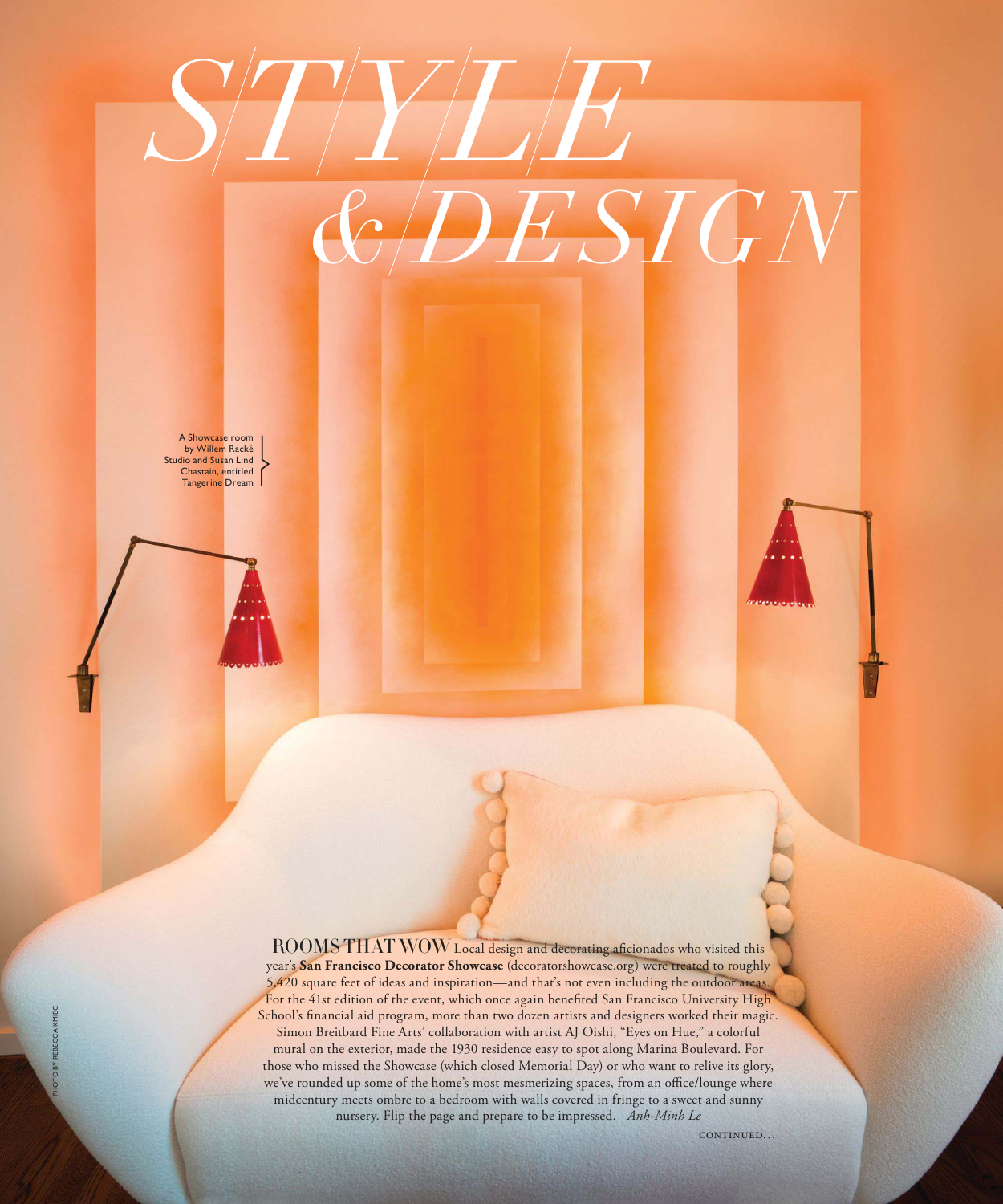### *STYLE & DESIGN*

...CONTINUED

#### TANGERINE DREAM

Although petite in size—about 9 by 7 feet—this lounge/office by **Willem Racké**  (willemrackestudio.com) and **Susan Lind Chastain** (susanchastain.com) packed a visual punch. The jumping-off point was the fabric used for the drapes, a Rosemary Hallgarten cashmere featuring a gradient cream-to-orange effect. Racké devised the treatment that appeared on two walls and was inspired by abstract geometric paintings from the 1960s, such as works by Frank Stella. Going from darker to lighter shades of orange, the paintings created a sense of depth that made the space seem larger. Layers of primer, paint and lacquer yielded the high-gloss orange ceiling that seemed to glow, while a nearly 100-year-old Turkish Konya carpet grounded the space. The vintage vibe continued with the Jean Touret desk and Guglielmo Veronesi settee, both from the 1950s. According to Racké and Chastain, the room was "bright and tranquil at the same time. … We witnessed people smile as they walked through the door and said, 'Ahhh!'"



## LEMONDROP LULLABY PHOTO BY CHRISTOPHER STARK; TANGERINE DREAM PHOTO BY DNDROP LULLABY PHOTO BY CHRISTOPHER STARK; TANGERINE DREAM PHOTO E<br>CCCA KMIEC; ART SALON DINING ROOM PHOTO BY DAVID DUNCAN LIVINGSTON REBECCA KMIEC; ART SALON DINING ROOM PHOTO BY DAVID DUNCAN LIVINGSTON

#### ART SALON DINING ROOM

"The room is where I could see myself spending all my time, which led me to start thinking of using the dining room in a different way," explains **David Bjørngaard**  (bjorndesign.net). "I rejected the traditional/static formal dining room used only for special occasions. The design is multifunctional as a space to enjoy morning coffee, read a book, work from home, have a friend over for tea or a glass of wine after work, or host a cocktail party." Inspired by the view of the San Francisco Bay and Marin Headlands, Bjørngaard introduced materials and a palette that nod to the setting. The walls were finished in a rough sand-hued plaster and the floors topped with a sisal carpet. A round Kyle Bunting hide rug in shades of green echoed the swath of grass across the street. The custom floating window seat included Larsen fabric and bleached teak, which for Bjørngaard "evoked a faded oceanfront cottage." Above a walnut table encircled by vintage Axel Einar Hjorth Lovo dining chairs, he installed a mobile by artist Julia Condon, one of several alumni of the Headlands Center for the Arts residency whose works the designer incorporated.





#### LEMONDROP LULLABY

For a gender-neutral nursery, **Dina Bandman** (dinabandman.com) created a veritable lemon grove, with charming details at every turn. The de Gournay wallpaper that Bandman dreamt up featured the occasional handbeaded lemon for next-level chicness. Flanking the custom Lucite crib were Sabrina Landini sconces comprised of yellow silk, antiqued brass and silvered glass. A menagerie including a giraffe and fluffy sheep no doubt appealed to any kiddos who entered the space, while the Hardesty Dwyer wingback chair allowed adults to hang out and enjoy it too. Since Bandman inherited a room void of compelling architectural elements, she conjured her own—including crown molding, baseboards and a ceiling decked out in latticework (on which a Coleen & Company chandelier is mounted). She envisioned the clients as parents with "an appreciation for all things bespoke and carefully curated," she says, "and who want their child to grow up in a home where design matters. I chose the career of interior design because living a life surrounded by beauty matters to me, and so my fictitious clients would be like-minded."

*4 4*